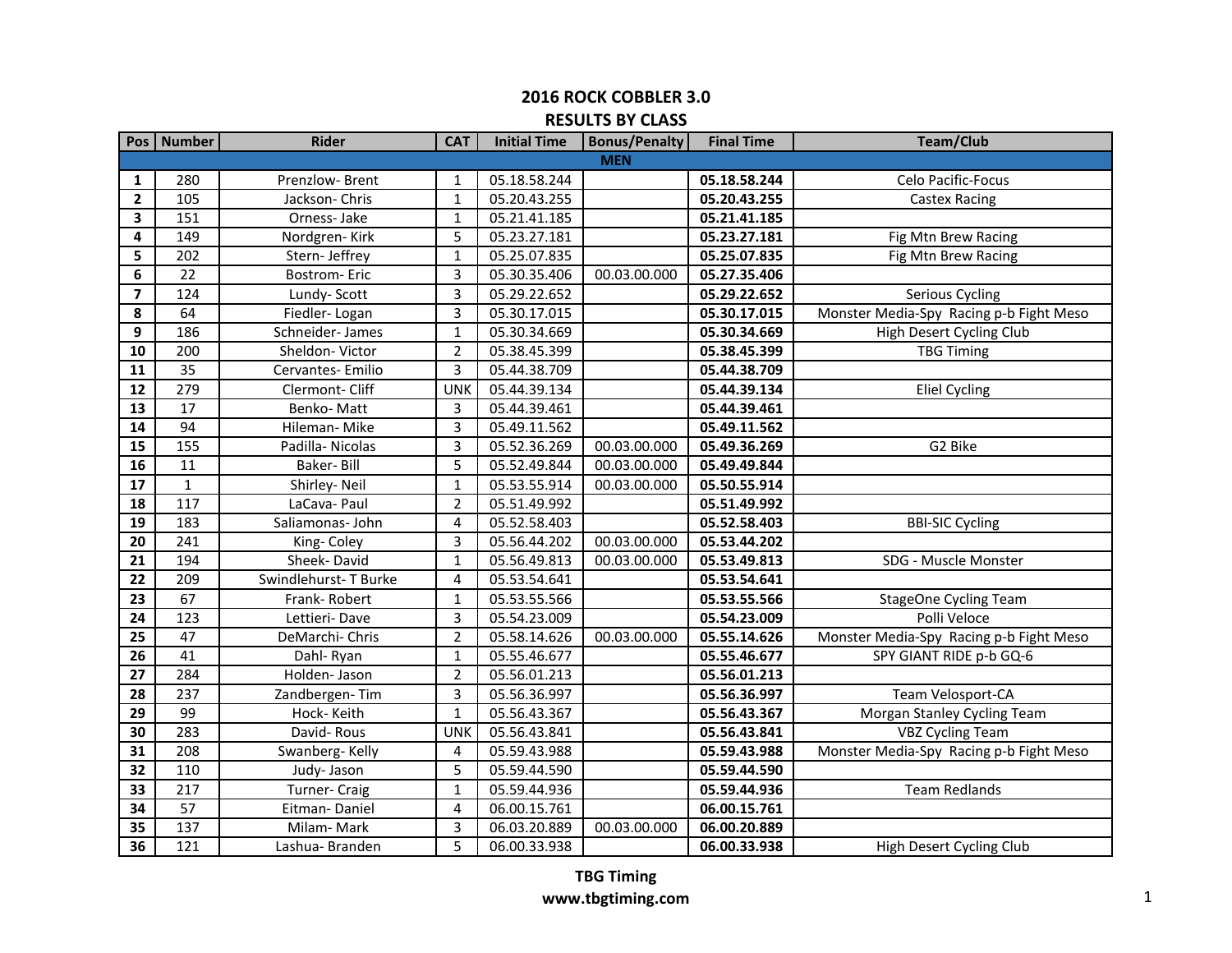| Pos             | <b>Number</b>   | <b>Rider</b>         | <b>CAT</b>     | <b>Initial Time</b> | <b>Bonus/Penalty</b> | <b>Final Time</b> | <b>Team/Club</b>             |
|-----------------|-----------------|----------------------|----------------|---------------------|----------------------|-------------------|------------------------------|
| 37              | 19              | Bird-Lee             | 3              | 06.02.59.496        |                      | 06.02.59.496      | <b>PAA-Empire Bikes</b>      |
| 38              | 63              | Faye-Denis           | $\overline{4}$ | 06.03.05.849        |                      | 06.03.05.849      | <b>Big Orange Cycling</b>    |
| $\overline{39}$ | $\overline{90}$ | Harris-Bill          | $\mathbf 1$    | 06.03.11.118        |                      | 06.03.11.118      | <b>BBI-SIC Cycling</b>       |
| 40              | 172             | Raymond-Ben          | $\overline{4}$ | 06.03.31.208        |                      | 06.03.31.208      | <b>Catalyst Racing</b>       |
| 41              | 161             | Picarelli-Richard    | 3              | 06.08.21.845        | 00.03.00.000         | 06.05.21.845      | <b>VBZ Cycling Team</b>      |
| 42              | 289             | Cady-Ryan            | <b>UNK</b>     | 06.08.20.117        |                      | 06.08.20.117      | <b>Eliel Cycling</b>         |
| 43              | 185             | Sanford- Jeff        | $\mathbf{1}$   | 06.08.20.486        |                      | 06.08.20.486      | <b>Cycles Veloce</b>         |
| 44              | 293             | Noel-Michael         | 3              | 06.08.21.004        |                      | 06.08.21.004      | <b>VBZ Cycling Team</b>      |
| 45              | 38              | Hensley- Adam        | 4              | 06.08.21.370        |                      | 06.08.21.370      |                              |
| 46              | 288             | Rivera-David         | 1              | 06.09.31.635        |                      | 06.09.31.635      | Cycle Sport-Specialized      |
| 47              | 49              | Dipert- Joshua       | 4              | 06.09.56.917        |                      | 06.09.56.917      | Swami s Cycling Club         |
| 48              | $\overline{2}$  | Acker-Mark           | $\overline{4}$ | 06.11.55.446        |                      | 06.11.55.446      |                              |
| 49              | 192             | Sell-Stacey          | 3              | 06.11.55.527        |                      | 06.11.55.527      | <b>Family Cycling Center</b> |
| 50              | 212             | Tepper- Conal        | 3              | 06.15.27.478        |                      | 06.15.27.478      |                              |
| 51              | 133             | McMahon-Mike         | $\overline{2}$ | 06.15.49.226        |                      | 06.15.49.226      | <b>Team Velocity</b>         |
| 52              | 126             | Mackey-Don           | 5              | 06.17.16.341        |                      | 06.17.16.341      |                              |
| 53              | 23              | <b>Bowling-Brian</b> | 5              | 06.17.24.882        |                      | 06.17.24.882      |                              |
| 54              | 59              | Evans-Scott          | 3              | 06.17.41.087        |                      | 06.17.41.087      | <b>Bonk Breaker Cycling</b>  |
| 55              | 132             | McKee-Rick           | 5              | 06.17.53.668        |                      | 06.17.53.668      | RedMonkey Sports             |
| 56              | 26              | Breyer- Matthew      | 3              | 06.19.22.748        |                      | 06.19.22.748      | <b>Team Redlands</b>         |
| 57              | 188             | Schroeder-Frank      | $\overline{2}$ | 06.19.55.756        |                      | 06.19.55.756      | <b>BBI-SIC Cycling</b>       |
| 58              | 25              | brannstrom-jeff      | 5              | 06.19.56.157        |                      | 06.19.56.157      |                              |
| 59              | 225             | Webb- Craig          | $\overline{2}$ | 06.19.56.852        |                      | 06.19.56.852      | <b>BBI-SIC Cycling</b>       |
| 60              | 294             | Summers- Gary        | 1              | 06.19.57.633        |                      | 06.19.57.633      | <b>Browning Automotive</b>   |
| 61              | 167             | Punch-Cody           | 5              | 06.20.11.922        |                      | 06.20.11.922      |                              |
| 62              | 21              | Book-Simon           | 5              | 06.22.42.477        |                      | 06.22.42.477      |                              |
| 63              | 10              | Baffert-Matthew      | 5              | 06.23.15.430        |                      | 06.23.15.430      | <b>PAA-Empire Bikes</b>      |
| 64              | 44              | Day-John             | $\overline{4}$ | 06.27.22.038        |                      | 06.27.22.038      | <b>Vegas Velo Racing</b>     |
| 65              | 211             | Telaneus- Kirk       | $\overline{2}$ | 06.27.41.289        |                      | 06.27.41.289      | Santa Clarita Velo           |
| 66              | 36              | Clausse-Steve        | $\overline{4}$ | 06.31.07.998        | 00.03.00.000         | 06.28.07.998      | Team Las Vegas Cyclery       |
| 67              | 295             | Dillon- Justin       | $\mathbf{1}$   | 06.29.15.786        |                      | 06.29.15.786      | G2 Bike-Shimano-Girls Ride 2 |
| 68              | 214             | Tomin-Mike           | 4              | 06.29.16.715        |                      | 06.29.16.715      | G2 Bike                      |
| 69              | 66              | Floyd-Steve          | 4              | 06.29.17.657        |                      | 06.29.17.657      | <b>Wolf Pack Cycling</b>     |
| 70              | 281             | Samis-Brad           | <b>UNK</b>     | 06.30.00.867        |                      | 06.30.00.867      |                              |
| 71              | 76              | Geslani-Van          | 3              | 06.33.45.626        | 00.03.00.000         | 06.30.45.626      | Dons Bikes                   |
| 72              | 65              | Fisher-Jared         | 4              | 06.31.21.689        |                      | 06.31.21.689      |                              |
| 73              | 39              | Covarrubias- Carlos  | 5              | 06.32.22.332        |                      | 06.32.22.332      |                              |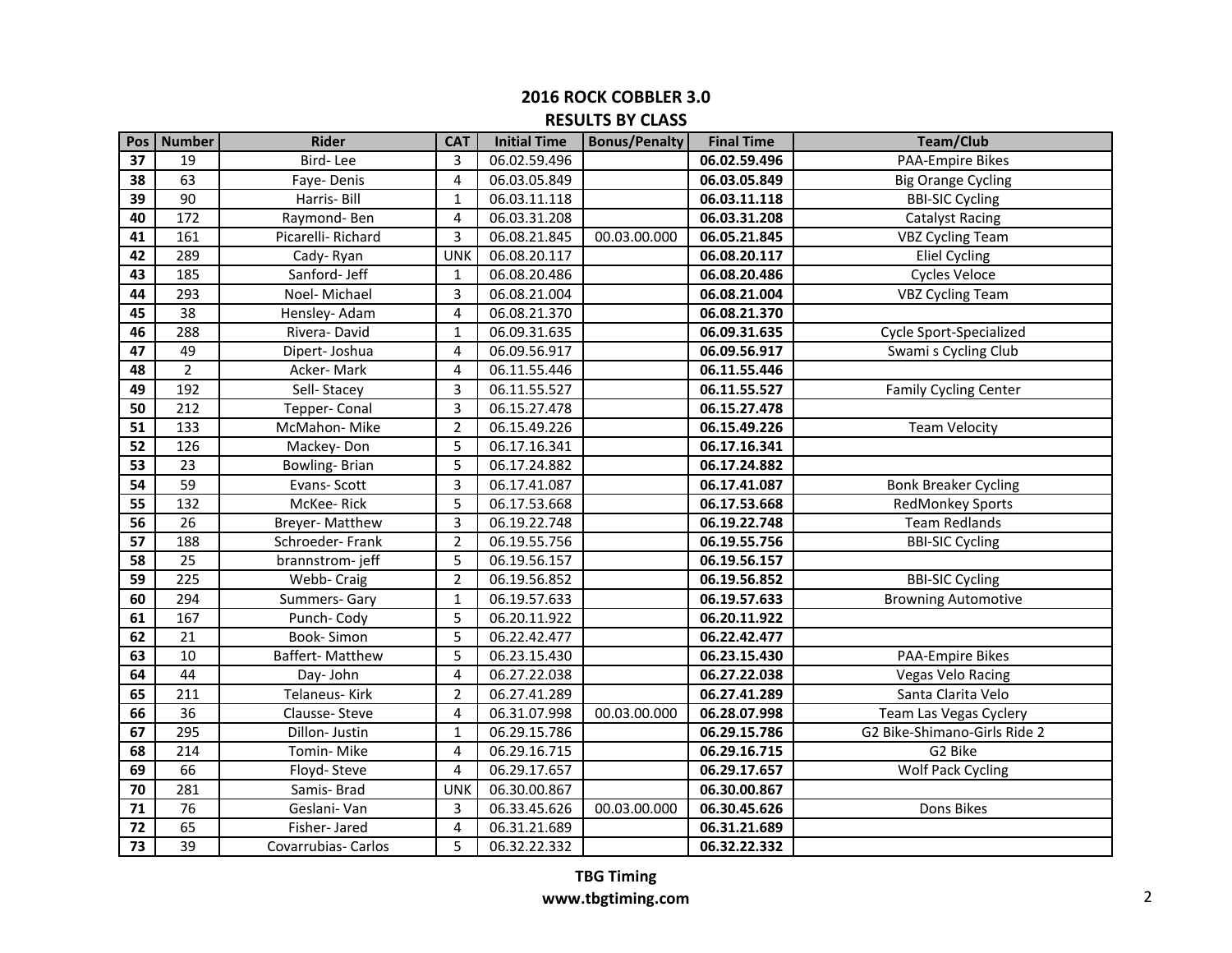| Pos                                 | <b>Number</b>    | <b>Rider</b>          | <b>CAT</b>     | <b>Initial Time</b> | <b>Bonus/Penalty</b> | <b>Final Time</b> | <b>Team/Club</b>                |
|-------------------------------------|------------------|-----------------------|----------------|---------------------|----------------------|-------------------|---------------------------------|
| 74                                  | 224              | Warkentin-Stephen     | 5              | 06.32.24.387        |                      | 06.32.24.387      | Dayka-Hackett                   |
| 75                                  | 182              | Rosenthal-Wayne       | $\overline{4}$ | 06.38.07.904        | 00.03.00.000         | 06.35.07.904      |                                 |
| 76                                  | 198              | Smith-Aaron           | 4              | 06.38.56.190        | 00.03.00.000         | 06.35.56.190      | <b>Broken Spoke Bikes</b>       |
| 77                                  | 160              | Peroutka-Stefan       | 4              | 06.36.39.939        |                      | 06.36.39.939      | High Desert Cycling Club        |
| 78                                  | 127              | Mainville-Richard     | 4              | 06.40.18.861        | 00.03.00.000         | 06.37.18.861      | Celo Pacific                    |
| $\overline{79}$                     | 165              | Plotts-Thomas         | 5              | 06.40.25.290        | 00.03.00.000         | 06.37.25.290      | South Bay Wheelmen              |
| 80                                  | 12               | <b>Baldewin-Chris</b> | 4              | 06.40.25.690        | 00.03.00.000         | 06.37.25.690      | <b>Team Velocity</b>            |
| 81                                  | 84               | Haarala- Christian    | 5              | 06.42.26.381        | 00.03.00.000         | 06.39.26.381      | Dons Bikes                      |
| 82                                  | 150              | Okamoto- Jonn         | 4              | 06.39.44.875        |                      | 06.39.44.875      | <b>High Desert Cycling Club</b> |
| 83                                  | 134              | Medina- Alejandro     | 4              | 06.40.22.435        |                      | 06.40.22.435      |                                 |
| 84                                  | 79               | Gillis-William        | 3              | 06.40.24.260        |                      | 06.40.24.260      | <b>Team Velocity</b>            |
| $\overline{\overline{\mathbf{85}}}$ | 52               | Downs- Carey          | $\overline{4}$ | 06.44.23.772        | 00.03.00.000         | 06.41.23.772      | Hot Wheels Cycling Team         |
| 86                                  | 148              | Nix-Kevin             | 5              | 06.44.26.874        | 00.03.00.000         | 06.41.26.874      | <b>Big Orange Cycling</b>       |
| 87                                  | 95               | Hillenbrand- Michael  | 3              | 06.45.31.207        | 00.03.00.000         | 06.42.31.207      | <b>Azphalt Cycling</b>          |
| 88                                  | 34               | Carrington- Colin     | 5              | 06.52.54.896        | 00.03.00.000         | 06.49.54.896      |                                 |
| 89                                  | 116              | Kraus-Kevin           | $\overline{4}$ | 06.50.57.247        |                      | 06.50.57.247      | Knobbe Cycling                  |
| 90                                  | 197              | Skowronski-Mark       | 5              | 06.54.51.893        | 00.03.00.000         | 06.51.51.893      | Santa Clarita Velo              |
| 91                                  | 180              | Rosales-Rick          | 3              | 06.54.53.643        | 00.03.00.000         | 06.51.53.643      | Team Las Vegas Cyclery          |
| 92                                  | 92               | Henson- Eric          | $\overline{4}$ | 06.54.54.515        | 00.03.00.000         | 06.51.54.515      | Craft Factory Cycling Team      |
| 93                                  | 93               | Higgins-Thomas        | $\overline{4}$ | 06.54.55.073        |                      | 06.51.55.073      | Dayka-Hackett                   |
| 94                                  | 287              | Gonzalez-Lazaro       | <b>UNK</b>     | 06.51.57.337        |                      | 06.51.57.337      |                                 |
| 95                                  | 145              | <b>NEARN-JASON</b>    | 3              | 06.52.00.206        |                      | 06.52.00.206      | <b>ACADEMY</b>                  |
| 96                                  | 141              | Morris- Mike          | 4              | 06.56.20.720        | 00.03.00.000         | 06.53.20.720      |                                 |
| 97                                  | 227              | Weyman-Robert         | $\overline{2}$ | 06.56.21.294        | 00.03.00.000         | 06.53.21.294      |                                 |
| 98                                  | 55               | Eastin- Curtis        | $\overline{2}$ | 06.54.51.822        |                      | 06.54.51.822      | Dayka-Hackett                   |
| $\overline{99}$                     | 4                | Allen-Bradley         | 5              | 06.56.13.184        |                      | 06.56.13.184      | SBR p-b Steven s Bicycles       |
| 100                                 | 81               | Gregg-Stuart          | 5              | 06.56.13.305        |                      | 06.56.13.305      |                                 |
| 101                                 | 146              | Newsom-Sydney         | 3              | 06.57.04.849        |                      | 06.57.04.849      | Dayka-Hackett                   |
| 102                                 | 164              | Pittman-Terrance      | $\overline{2}$ | 06.57.08.128        |                      | 06.57.08.128      | High Desert Cycling Club        |
| 103                                 | 215              | Tovar-Al              | 5              | 07.00.35.515        | 00.03.00.000         | 06.57.35.515      |                                 |
| 104                                 | 129              | Marr-Frank            | 5              | 06.58.04.340        |                      | 06.58.04.340      |                                 |
| $\frac{105}{105}$                   | 204              | Stevenson- Clint      | 5              | 06.58.35.344        |                      | 06.58.35.344      |                                 |
| 106                                 | 62               | Farias-Mark           | 4              | 07.02.46.163        | 00.03.00.000         | 06.59.46.163      | <b>VBZ Cycling Team</b>         |
| 107                                 | 91               | Heal- Michael         | 5              | 07.02.59.253        | 00.03.00.000         | 06.59.59.253      | Dons Bikes                      |
| 108                                 | $\overline{74}$  | gelfand-robert        | 5              | 07.04.08.813        | 00.03.00.000         | 07.01.08.813      | <b>Team Redlands</b>            |
| 109                                 | 196              | Siegel-Ryan           | 3              | 07.04.19.602        | 00.03.00.000         | 07.01.19.602      |                                 |
| 110                                 | $\overline{277}$ | Thorson- Paul         | <b>UNK</b>     | 07.04.28.343        | 00.03.00.000         | 07.01.28.343      | Santa Barbara Bike Club         |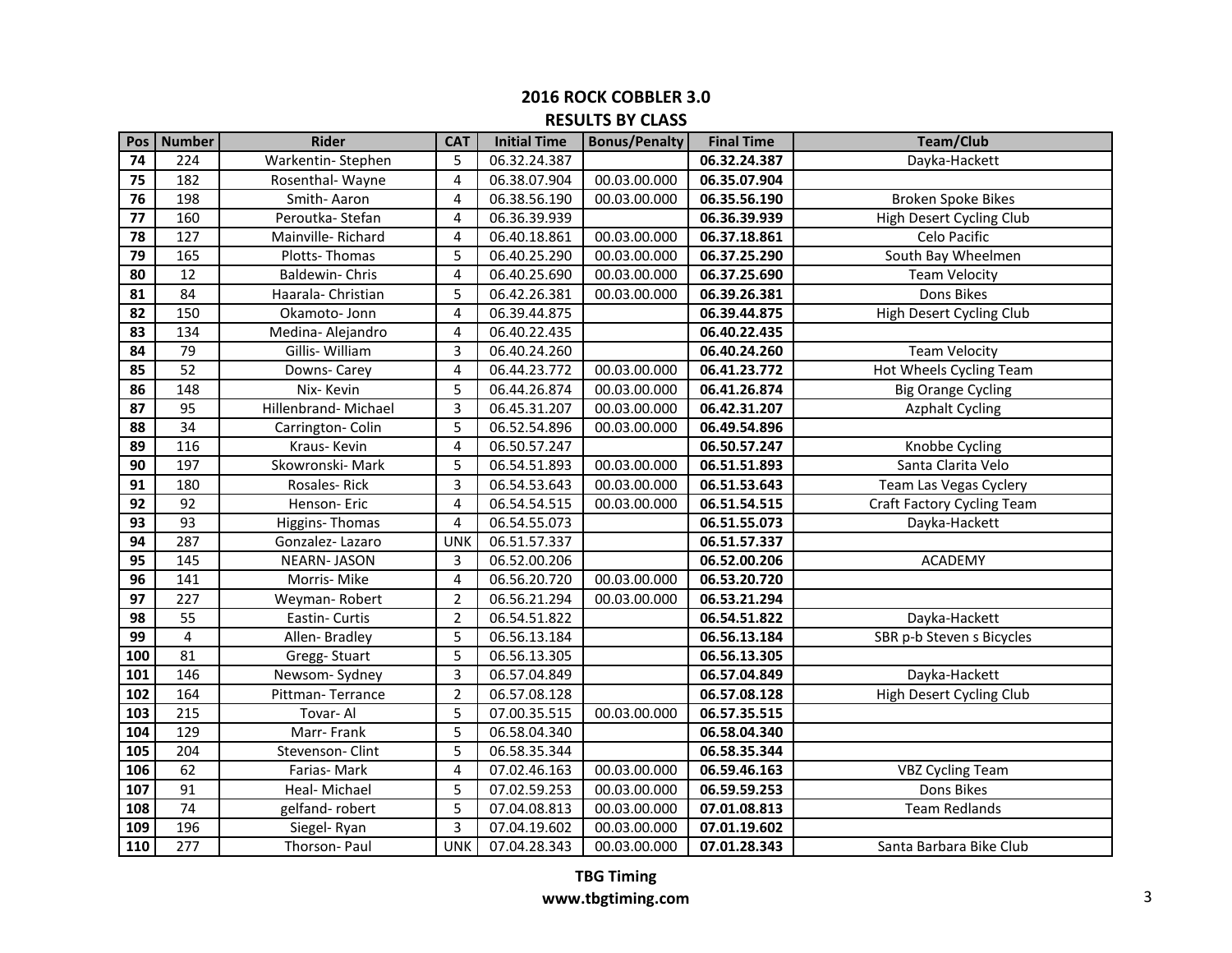|                   | Pos   Number    | <b>Rider</b>      | <b>CAT</b>     | <b>Initial Time</b> | <b>Bonus/Penalty</b> | <b>Final Time</b> | <b>Team/Club</b>                        |
|-------------------|-----------------|-------------------|----------------|---------------------|----------------------|-------------------|-----------------------------------------|
| 111               | 236             | Zabo-Shawn        | 5              | 07.03.00.053        |                      | 07.03.00.053      |                                         |
| 112               | 113             | Kerrigan-Michael  | 4              | 07.03.48.716        |                      | 07.03.48.716      | Team Velosport-CA                       |
| $\frac{113}{1}$   | 106             | Jackson-Keith     | 4              | 07.04.15.217        |                      | 07.04.15.217      |                                         |
| 114               | 157             | Patrick-Daniel    | 5              | 07.08.46.745        | 00.03.00.000         | 07.05.46.745      |                                         |
| 115               | 24              | Brander-Wayne     | 5              | 07.08.47.678        | 00.03.00.000         | 07.05.47.678      | G2 Bike                                 |
| 116               | 175             | Reid-AJ           | 5              | 07.08.45.174        |                      | 07.08.45.174      |                                         |
| 117               | 201             | Steel-Nick        | 4              | 07.08.46.353        |                      | 07.08.46.353      | Serious Cycling                         |
| 118               | 278             | Roehl- Caragao    | <b>UNK</b>     | 07.08.46.785        |                      | 07.08.46.785      | Fresno Cycling Club                     |
| 119               | 158             | Paul-David        | 5              | 07.12.19.797        | 00.03.00.000         | 07.09.19.797      |                                         |
| 120               | 219             | Vanzant-Larry     | 3              | 07.12.51.861        | 00.03.00.000         | 07.09.51.861      | <b>Guinness Cycling Team</b>            |
| 121               | 42              | DAmico-Anthony    | 4              | 07.13.18.608        | 00.03.00.000         | 07.10.18.608      |                                         |
| 122               | 40              | Cuyco-David       | 5              | 07.13.43.320        | 00.03.00.000         | 07.10.43.320      |                                         |
| 123               | 122             | Leslie- Phillip   | 5              | 07.11.01.071        |                      | 07.11.01.071      |                                         |
| 124               | 88              | Hansen- Sky       | 4              | 07.11.01.715        |                      | 07.11.01.715      | <b>VRC</b>                              |
| 125               | 230             | Wilson-James      | 5              | 07.14.39.900        | 00.03.00.000         | 07.11.39.900      |                                         |
| 126               | 169             | Rana-John         | 5              | 07.17.06.894        | 00.03.00.000         | 07.14.06.894      |                                         |
| 127               | 206             | Strong- Jeff      | 4              | 07.17.08.410        | 00.03.00.000         | 07.14.08.410      | <b>Top Tube Cycling</b>                 |
| 128               | 112             | Keller-Mark       | 5              | 07.17.11.349        | 00.03.00.000         | 07.14.11.349      |                                         |
| 129               | 20              | Bishop-Todd       | 5              | 07.17.59.082        | 00.03.00.000         | 07.14.59.082      |                                         |
| 130               | 156             | Patel-Kam         | 5              | 07.16.24.228        |                      | 07.16.24.228      |                                         |
| $\frac{1}{131}$   | 177             | Robles-Agustin    | 5              | 07.19.27.070        | 00.03.00.000         | 07.16.27.070      |                                         |
| 132               | 189             | Schwartzman- Jeff | 5              | 07.21.23.468        | 00.03.00.000         | 07.18.23.468      |                                         |
| 133               | 231             | Winney- Fred      | 5              | 07.22.20.400        | 00.03.00.000         | 07.19.20.400      |                                         |
| 134               | 54              | Duncan-Mark       | 4              | 07.23.14.512        | 00.03.00.000         | 07.20.14.512      | Team Las Vegas Cyclery                  |
| 135               | 27              | Brightman-Andrew  | 4              | 07.21.16.763        |                      | 07.21.16.763      | Swami s Cycling Club                    |
| 136               | 86              | Hammett-Matt      | 5              | 07.21.53.048        |                      | 07.21.53.048      |                                         |
| 137               | 85              | Hammett- Glenn    | 5              | 07.21.53.964        |                      | 07.21.53.964      |                                         |
| 138               | 119             | Land-Darin        | 5              | 07.23.14.702        |                      | 07.23.14.702      |                                         |
| 139               | 142             | Morse-Roger       | 4              | 07.23.34.304        |                      | 07.23.34.304      |                                         |
| 140               | 73              | Garey-Joseph      | 4              | 07.28.13.320        | 00.03.00.000         | 07.25.13.320      | Monster Media-Spy Racing p-b Fight Meso |
| 141               | 6               | Anderson-Neil     | 5              | 07.29.44.143        | 00.03.00.000         | 07.26.44.143      |                                         |
| 142               | 104             | Imke-Glenn        | 4              | 07.31.35.837        | 00.03.00.000         | 07.28.35.837      | <b>VBZ Cycling Team</b>                 |
| 143               | 130             | Marshall-Terry    | 4              | 07.29.42.204        |                      | 07.29.42.204      | Off The Front                           |
| 144               | 179             | Rosa-Mike         | 5              | 07.33.45.004        | 00.03.00.000         | 07.30.45.004      |                                         |
| 145               | 135             | Meier-Troy        | 4              | 07.33.45.274        | 00.03.00.000         | 07.30.45.274      | SBR p-b Steven s Bicycles               |
| 146               | 216             | Tsoi-Mike         | 4              | 07.34.23.749        | 00.03.00.000         | 07.31.23.749      |                                         |
| $\frac{147}{147}$ | $\overline{58}$ | Eldridge-Patrick  | $\overline{2}$ | 07.34.50.503        | 00.03.00.000         | 07.31.50.503      |                                         |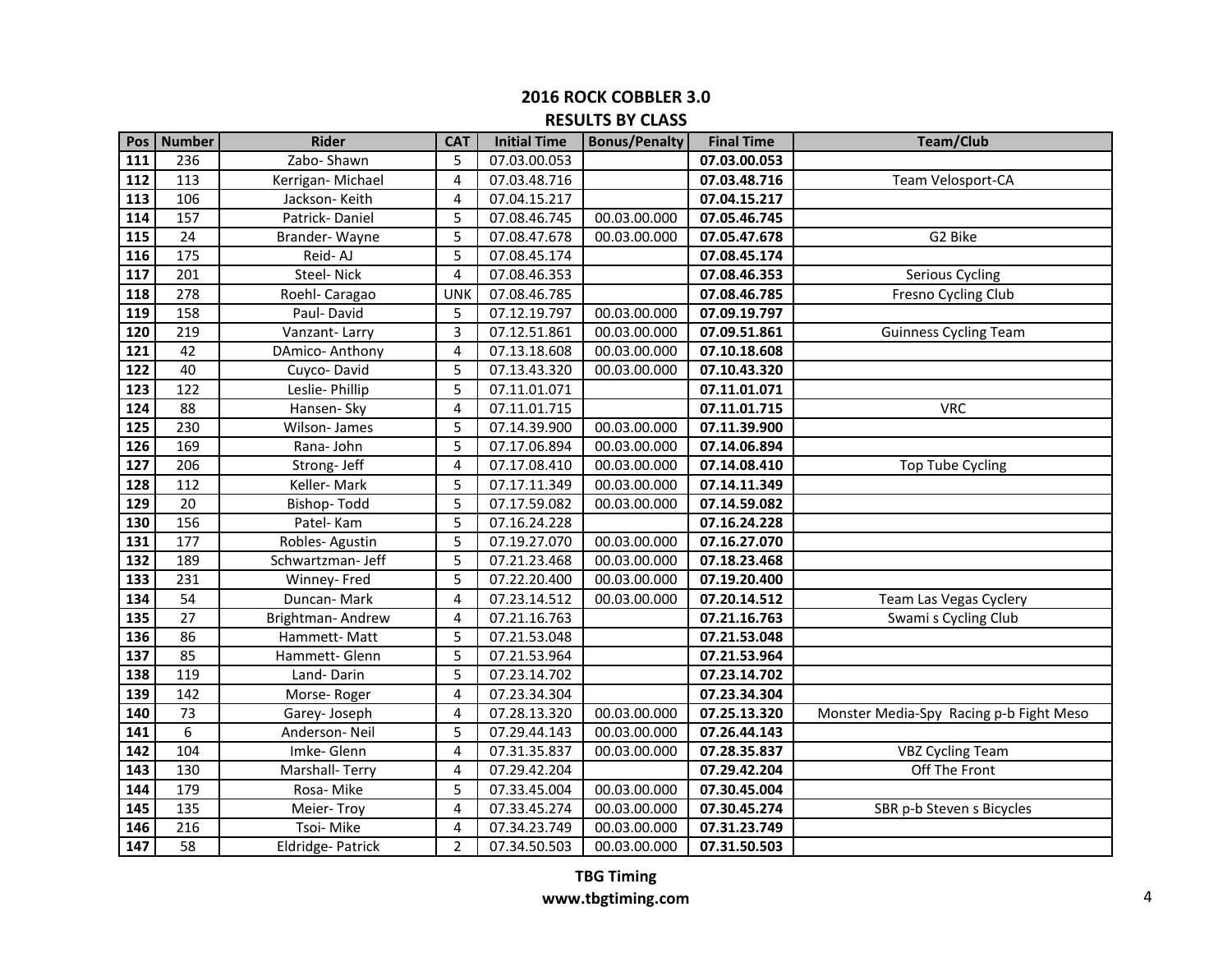| Pos <sup>1</sup>  | <b>Number</b>   | <b>Rider</b>         | <b>CAT</b>     | <b>Initial Time</b> | <b>Bonus/Penalty</b> | <b>Final Time</b> | <b>Team/Club</b>                     |
|-------------------|-----------------|----------------------|----------------|---------------------|----------------------|-------------------|--------------------------------------|
| 148               | 29              | Brown-Robin          | 4              | 07.35.01.417        | 00.03.00.000         | 07.32.01.417      | <b>Big Bear Cycling Association</b>  |
| 149               | 220             | Vazquez-Jesus        | 5              | 07.35.46.013        | 00.03.00.000         | 07.32.46.013      | High Desert Cycling Club             |
| 150               | 210             | Tarango-Aaron        | 5              | 07.33.46.327        |                      | 07.33.46.327      | Dayka-Hackett                        |
| 151               | 221             | Vega- Greg           | 3              | 07.38.22.865        | 00.03.00.000         | 07.35.22.865      | <b>Big Orange Cycling</b>            |
| 152               | 98              | Hinton-Kevin         | 3              | 07.39.43.377        | 00.03.00.000         | 07.36.43.377      | LA Velocity                          |
| $\overline{153}$  | 152             | Ostrem-Scott         | 5              | 07.39.43.974        | 00.03.00.000         | 07.36.43.974      |                                      |
| 154               | 107             | Johnston-Luke        | 5              | 07.37.50.351        |                      | 07.37.50.351      |                                      |
| 155               | 9               | Assell- Matthew      | 5              | 07.39.09.360        |                      | 07.39.09.360      |                                      |
| 156               | 154             | Padilla- Angel       | 5              | 07.46.54.373        | 00.03.00.000         | 07.43.54.373      |                                      |
| $\frac{157}{157}$ | 89              | Hanson- Gary         | $\mathbf{1}$   | 07.45.18.718        |                      | 07.45.18.718      | Wired Athletes-FL                    |
| 158               | 176             | robinson-casey       | 4              | 07.45.19.918        |                      | 07.45.19.918      |                                      |
| 159               | 128             | Manning-Scott        | 3              | 07.46.23.947        |                      | 07.46.23.947      | <b>Team Redlands</b>                 |
| 160               | 97              | Hink-Scot            | 5              | 07.46.54.275        |                      | 07.46.54.275      |                                      |
| 161               | 184             | Sampson-Scott        | 4              | 07.52.40.478        |                      | 07.52.40.478      |                                      |
| $\frac{162}{ }$   | 222             | Walker-Blaine        | 5              | 07.57.15.865        |                      | 07.57.15.865      |                                      |
| 163               | 193             | Sheehy-Nathan        | 5              | 07.57.27.498        |                      | 07.57.27.498      |                                      |
| 164               | 82              | Gravley-Rick         | 5              | 07.59.41.304        |                      | 07.59.41.304      |                                      |
| 165               | 162             | Pierce-Jon           | 5              | 08.03.54.314        | 00.03.00.000         | 08.00.54.314      |                                      |
| 166               | 292             | Rodriguez-Roland     | 4              | 08.04.11.880        |                      | 08.04.11.880      | <b>Action Sports</b>                 |
| 167               | 96              | Hilliard-Nils Erik   | 5              | 08.07.31.406        | 00.03.00.000         | 08.04.31.406      |                                      |
| 168               | 170             | Ransweiler- James    | 3              | 08.05.56.075        |                      | 08.05.56.075      |                                      |
| 169               | 282             | Kozicz-David         | 3              | 08.06.33.111        |                      | 08.06.33.111      | <b>Escape Velocity</b>               |
| 170               | 191             | Sczechowski- Jeffrey | $\overline{4}$ | 08.10.49.686        | 00.03.00.000         | 08.07.49.686      | Boulder Cycle Sport- YogaGlo         |
| $\frac{1}{171}$   | $\frac{195}{ }$ | Shore-Kyle           | 5              | 08.07.51.189        |                      | 08.07.51.189      | <b>SDG-Muscle Monster</b>            |
| 172               | 226             | Weberling-Kevin      | 4              | 08.12.56.121        | 00.03.00.000         | 08.09.56.121      | Southern Sierra Fat Tire Association |
| 173               | 53              | Dulay-Alex           | 5              | 08.12.56.318        | 00.03.00.000         | 08.09.56.318      |                                      |
| 174               | 109             | Jorgensen-Roger      | 4              | 08.12.57.339        | 00.03.00.000         | 08.09.57.339      |                                      |
| 175               | 139             | Moncibais- Gordon    | 4              | 08.13.10.454        | 00.03.00.000         | 08.10.10.454      | Off The Front                        |
| 176               | 14              | Barrington-Stuart    | 5              | 08.13.34.849        | 00.03.00.000         | 08.10.34.849      |                                      |
| 177               | 199             | spolsdoff-alex       | 5              | 08.13.57.403        | 00.03.00.000         | 08.10.57.403      | Team Go Ride                         |
| 178               | 32              | Camarena- Michael    | $\overline{2}$ | 08.21.21.524        | 00.03.00.000         | 08.18.21.524      |                                      |
| 179               | 174             | Reese-Dyke           | 5              | 08.18.57.207        |                      | 08.18.57.207      |                                      |
| 180               | 205             | Stock-Dan            | 5              | 08.22.02.423        |                      | 08.22.02.423      | Ciclistas del Valle                  |
| 181               | 72              | GarciaDiaz-Ernest    | 4              | 08.25.40.891        | 00.03.00.000         | 08.22.40.891      |                                      |
| 182               | 61              | Fackler-Jason        | 3              | 08.23.28.377        |                      | 08.23.28.377      | Velo Hangar                          |
| 183               | 159             | Payne- Christopher   | 5              | 08.26.40.164        | 00.03.00.000         | 08.23.40.164      |                                      |
| 184               | $\overline{51}$ | Doughty-Tim          | 5              | 08.26.44.551        | 00.03.00.000         | 08.23.44.551      |                                      |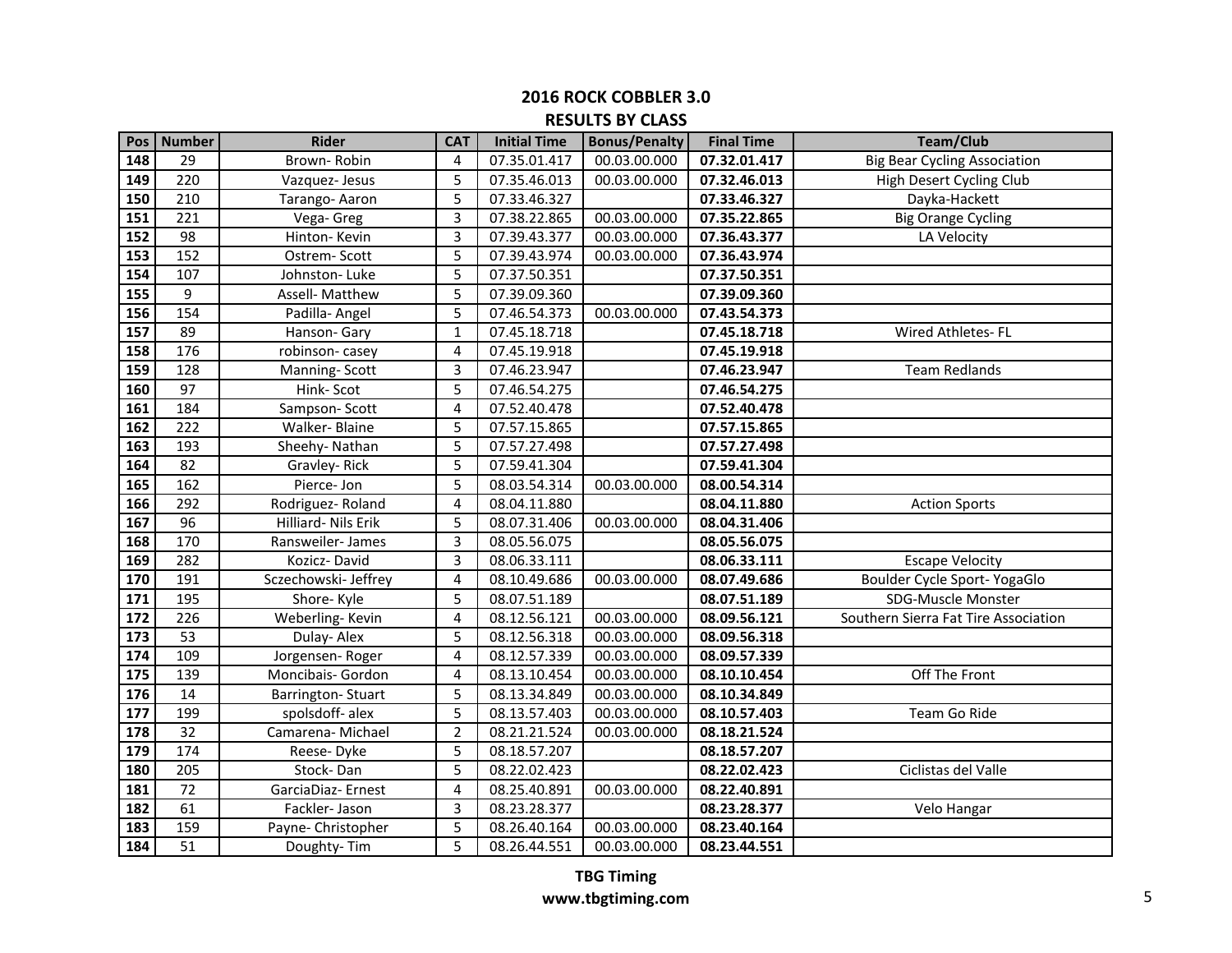|                 | Pos   Number    | <b>Rider</b>          | <b>CAT</b>     | <b>Initial Time</b> | <b>Bonus/Penalty</b> | <b>Final Time</b> | <b>Team/Club</b>                        |
|-----------------|-----------------|-----------------------|----------------|---------------------|----------------------|-------------------|-----------------------------------------|
| 185             | 233             | Yama- Alan            | 5              | 08.25.40.703        |                      | 08.25.40.703      |                                         |
| 186             | 111             | Kassan-Rob            | 5              | 08.27.35.218        |                      | 08.27.35.218      | Velo Club LaGrange                      |
| 187             | 80              | Gressler-Eric         | 4              | 08.28.00.628        |                      | 08.28.00.628      |                                         |
| 188             | 140             | Morgan-Thomas         | 3              | 08.31.45.729        | 00.03.00.000         | 08.28.45.729      | <b>VBZ Cycling Team</b>                 |
| 189             | 60              | Ewy-Mike              | 5              | 08.34.21.053        | 00.03.00.000         | 08.31.21.053      |                                         |
| 190             | $\overline{31}$ | Caffrey- Josh         | 3              | 08.36.07.369        | 00.03.00.000         | 08.33.07.369      | Cadence-CA                              |
| 191             | $\overline{7}$  | Arellano-Fred         | $\overline{4}$ | 08.34.26.380        |                      | 08.34.26.380      | <b>BBI-SIC Cycling</b>                  |
| 192             | $\overline{15}$ | Bassett-Marshall      | 3              | 08.48.18.719        | 00.03.00.000         | 08.45.18.719      | <b>MOAB Racing</b>                      |
| $\frac{193}{ }$ | $\overline{16}$ | Bassett-Seth          | 3              | 08.48.19.399        | 00.03.00.000         | 08.45.19.399      | <b>MOAB Racing</b>                      |
| 194             | 78              | Gillespie-Douglas     | 4              | 08.48.20.350        | 00.03.00.000         | 08.45.20.350      |                                         |
| 195             | 108             | Jordan-Thomas         | 5              | 08.49.33.080        |                      | 08.49.33.080      |                                         |
| 196             | 48              | Dillman-Steve         | 5              | 08.54.00.843        | 00.03.00.000         | 08.51.00.843      |                                         |
| 197             | 115             | Khachadoorian-Richard | 5              | 09.20.52.056        | 00.03.00.000         | 09.17.52.056      |                                         |
| 198             | 28              | <b>Britton-Robert</b> | 5              | 09.20.06.788        |                      | 09.20.06.788      |                                         |
| 199             | 163             | Pinkerton-Scott       | 5              | 10.18.10.000        |                      | 10.18.10.000      |                                         |
| <b>DNF</b>      | 3               | Ames-Samuel           | $\overline{2}$ | $-1, -1$            |                      | --.--             | <b>VBZ Cycling Team</b>                 |
| <b>DNF</b>      | 229             | Willard-Ted           | $\mathbf{1}$   | $-1$ . $-1$         |                      | --.--             | G2 Bike                                 |
| <b>DNF</b>      | $\overline{71}$ | Gagnon-Ross           | 4              | $-1$                |                      | --.--             | <b>BBI-SIC Cycling</b>                  |
| <b>DNF</b>      | 5               | Almachar-Byron        | 5              | --,--               |                      | --.--             |                                         |
| <b>DNF</b>      | 18              | Tinstman-Philip       | $\mathbf{1}$   | $-1 - 1 - 1 = 1$    |                      | $-$ , $-$         | Monster Media-Spy Racing p-b Fight Meso |
| <b>DNF</b>      | 291             | Siegle- Jason         | $\overline{2}$ | $-1$ . $-1$         |                      | --.--             |                                         |
| <b>DNF</b>      | 131             | McCray-Mike           | 4              | $-1$ . $-1$         |                      | $-1 - 1 - 1 = 0$  | <b>VBZ Cycling Team</b>                 |
| <b>DNF</b>      | 56              | Edwards-Ben           | 4              | $-1$ . $-1$         |                      | $-1 - 1 - 1 = 0$  |                                         |
| <b>DNF</b>      | 43              | Dannelley- John       | 4              | $-1$ . $-1$         |                      | $-1 - 1 - 1 = 0$  |                                         |
| <b>DNF</b>      | 45              | Decker-Jonathan       | 5              | $-1, -1$            |                      | --.--             |                                         |
| <b>DNF</b>      | 70              | Fuentes-George        | $\overline{4}$ | $-1, -1$            |                      | --.--             | <b>VBZ Cycling Team</b>                 |
| <b>DNF</b>      | 83              | Guiniling-Brian       | 5              | $-1, -1$            |                      | --.--             |                                         |
| <b>DNF</b>      | 100             | Houck- Norman         | 4              | $-1$                |                      | $-1 - 1 - 1 = 0$  | <b>FRANCO Bicycles Racing</b>           |
| <b>DNF</b>      | 103             | Humphrey-Nick         | 4              | --.--               |                      | --.--             | Ritte Van Vlaanderen                    |
| <b>DNF</b>      | 120             | Larson-Brian          | 4              | --.--               |                      | --.--             | Team Las Vegas Cyclery                  |
| <b>DNF</b>      | 168             | Purves-Jesse          | 5              | $-1$                |                      | $-2.2 -$          |                                         |
| <b>DNF</b>      | 171             | Ray-David             | 5              | $-1, -1$            |                      | $-2.2 -$          |                                         |
| <b>DNF</b>      | 203             | Sternberg-Victor      | 5              | $-1, -1$            |                      | --.--             |                                         |
| <b>DNF</b>      | 218             | Tuvilla- Eugene       | 5              | --.--               |                      | --.--             |                                         |
| <b>DNF</b>      | 290             | Cassidy-Brennan       | <b>UNK</b>     | $-1$                |                      | --.--             | <b>Eliel Cycling</b>                    |
| <b>DNS</b>      | 8               | Marckx- Michael       | 1              | $-1$                |                      | --.--             | SPY GIANT RIDE p-b GQ-6                 |
| <b>DNS</b>      | 13              | Barnard-Scott         | 5              | $-1$                |                      | $-1$ , $-1$       |                                         |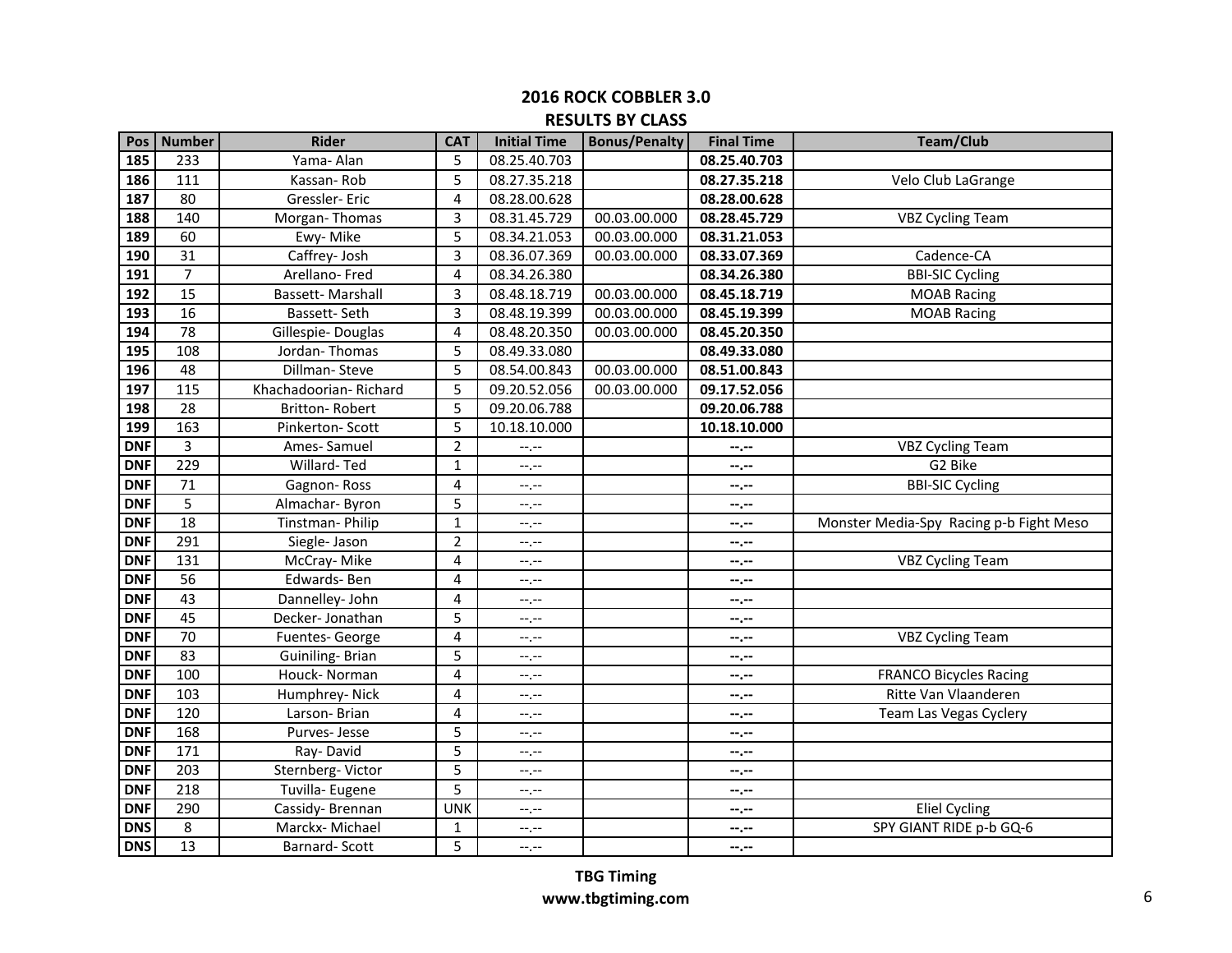#### **2016 ROCK COBBLER 3.0 RESULTS BY CLASS**

| Pos        | Number          | <b>Rider</b>      | <b>CAT</b>     | <b>Initial Time</b> | <b>Bonus/Penalty</b> | <b>Final Time</b> | <b>Team/Club</b>                           |
|------------|-----------------|-------------------|----------------|---------------------|----------------------|-------------------|--------------------------------------------|
| <b>DNS</b> | 30              | <b>Brunt-Eric</b> | 4              | $--, --$            |                      | --.--             |                                            |
| <b>DNS</b> | 33              | Carcano-Steven    | 5              | $-1, -1$            |                      | --.--             |                                            |
| <b>DNS</b> | 37              | Coats-James       | $\mathbf{1}$   | $-1, -1$            |                      | --.--             |                                            |
| <b>DNS</b> | 46              | DeLong-Rick       | 4              | $-1$ , $-1$         |                      | --.--             |                                            |
| <b>DNS</b> | 50              | Dosier- Curt      | 3              | --,--               |                      | --.--             |                                            |
| <b>DNS</b> | 68              | Franze-Brent      | 3              | --.--               |                      | $-1$              |                                            |
| <b>DNS</b> | 69              | Freeman- Matthew  | $\mathbf 1$    | --.--               |                      | --.--             | SDG Bellwether pb Krema Peanut Butter      |
| <b>DNS</b> | 75              | Gerhardt-Trevor   | 5              | --.--               |                      | --.--             |                                            |
| <b>DNS</b> | $\overline{87}$ | Hanselaar- Gijs   | 4              | $-1$ .              |                      | $-2$              | Monster Media-Spy Racing p-b Fight Meso    |
| <b>DNS</b> | 101             | Howland-Mark      | $\mathbf{1}$   | $-1$                |                      | --.--             | <b>Family Cycling Center</b>               |
| <b>DNS</b> | 102             | Hoyer-Andrew      | 3              | $-1$ , $-1$         |                      | --.--             |                                            |
| <b>DNS</b> | 114             | Kesselman- Adam   | 3              | --,--               |                      | $-1$              | ORNOT                                      |
| <b>DNS</b> | 118             | Lackey-William    | 5              | --.--               |                      | --.--             |                                            |
| <b>DNS</b> | 125             | Mabry- Jeffrey    | 3              | $-1$ , $-1$         |                      | --.--             | <b>Top Tube Cycling</b>                    |
| <b>DNS</b> | $\frac{136}{ }$ | Mieczkowski-Steve | 5              | $-1, -1$            |                      | --.--             |                                            |
| <b>DNS</b> | 138             | Miller- Jim       | 4              | $-1, -1$            |                      | --.--             | <b>Big Orange Cycling</b>                  |
| <b>DNS</b> | 143             | Morton-Todd       | 4              | --.--               |                      | --.--             | Velo Hangar                                |
| <b>DNS</b> | 144             | Munson-Todd       | 4              | $-1$                |                      | --,--             |                                            |
| <b>DNS</b> | 147             | Nicholls-Lance    | 1              | --.--               |                      | --.--             |                                            |
| <b>DNS</b> | 153             | Owens-Bud         | 3              | --.--               |                      | --.--             | Monster Media-Spy Racing p-b Fight Meso    |
| <b>DNS</b> | 166             | Posch Jr-Theodore | 3              | --,--               |                      | --.--             | <b>Team Velocity</b>                       |
| <b>DNS</b> | 173             | Raymond-Scott     | $\overline{2}$ | $-1$ , $-1$         |                      | $-$ , $-$         | <b>BBI-SIC Cycling</b>                     |
| <b>DNS</b> | 178             | Rogers- Jeffery   | 4              | --,--               |                      | --.--             | San Jose Bicycle Club                      |
| <b>DNS</b> | 181             | Rosenberger-Gary  | 5              | --.--               |                      | --.--             |                                            |
| <b>DNS</b> | 187             | Scholl-Randy      | 5              | --.--               |                      | $-1$              |                                            |
| <b>DNS</b> | 190             | Scully- Joseph    | 4              | --,--               |                      | --.--             | PAA-Empire Bikes                           |
| <b>DNS</b> | 207             | Sullivan-Peter    | 3              | $-1$ , $-1$         |                      | --.--             | Fast Friday                                |
| <b>DNS</b> | 213             | Thornton- Jay     | $\overline{2}$ | $-1, -1$            |                      | --.--             | G2 Bike                                    |
| <b>DNS</b> | 223             | Wannarka-John     | 4              | $-1$ , $-1$         |                      | --.--             | Kryki Sports                               |
| <b>DNS</b> | 228             | White-Dennis      | 4              | --.--               |                      | --.--             |                                            |
| <b>DNS</b> | 232             | wolfe-jeff        | 5              | --.--               |                      | --.--             | Cast A Shadow-Temecula Farmers-Specialized |
| <b>DNS</b> | 234             | Yates-Bryan       | 4              | --.--               |                      | --.--             | <b>OTR Racing</b>                          |
| <b>DNS</b> | 235             | yeschin-steven    | 5              | --.--               |                      | --.--             |                                            |
| <b>DNS</b> | 238             | ziegler-dwayne    | 5              | --.--               |                      | --.--             |                                            |
| <b>DNS</b> | 286             | Courtland-Kieth   | <b>UNK</b>     | $-1$ .              |                      | --.--             |                                            |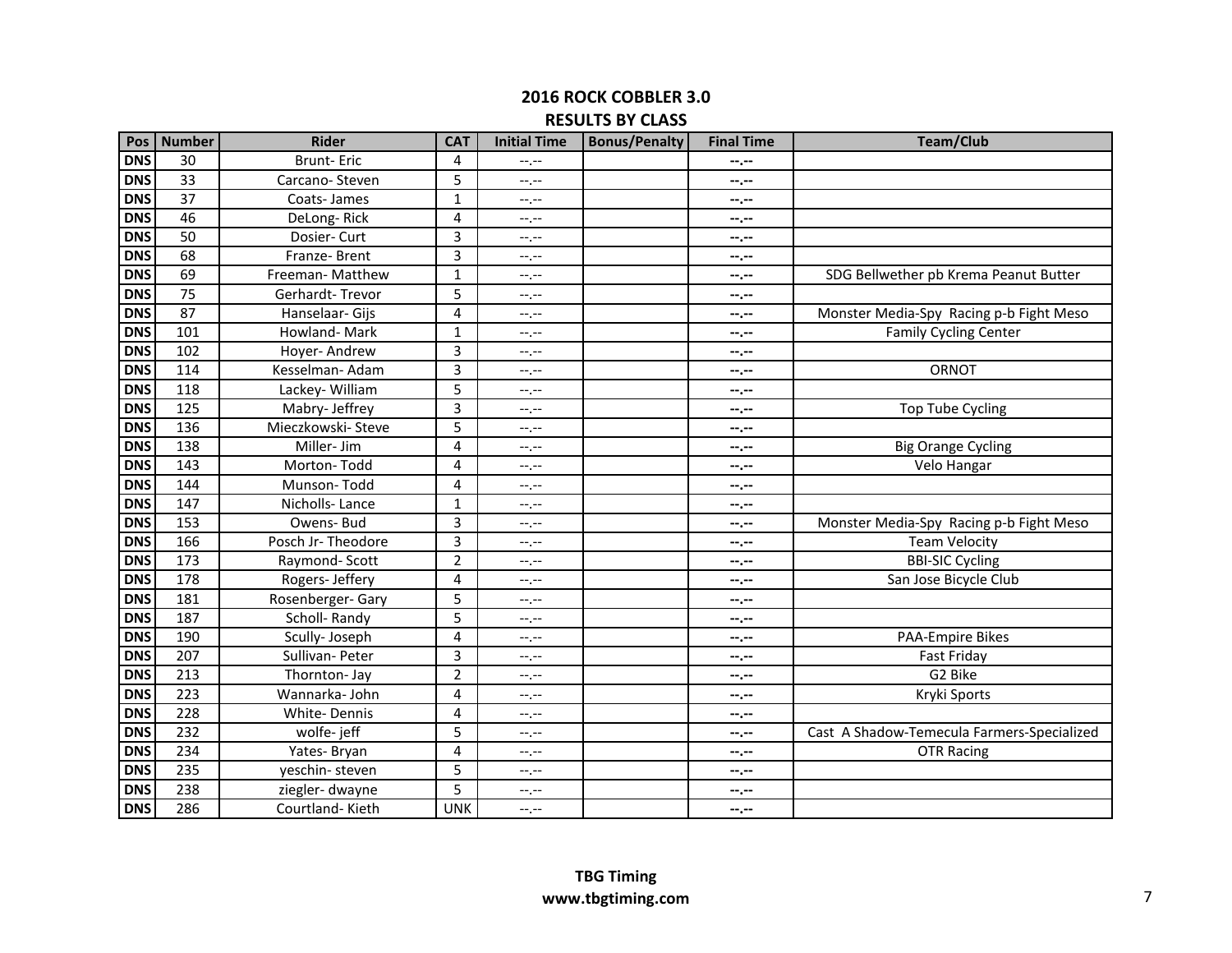|               | <b>Rider</b>             | <b>CAT</b>            | <b>Initial Time</b> | <b>Final Time</b> | Team/Club               |  |  |  |  |  |
|---------------|--------------------------|-----------------------|---------------------|-------------------|-------------------------|--|--|--|--|--|
| <b>SS MEN</b> |                          |                       |                     |                   |                         |  |  |  |  |  |
| 77            | Gilchrist-Jacob          |                       | 06.09.16.869        | 06.09.16.869      |                         |  |  |  |  |  |
| 240           | GOGOSHA-CLARK-KJELD      | 4                     | 07.59.59.649        | 07.59.59.649      |                         |  |  |  |  |  |
| 239           | Gersting-Jason           |                       | $---$               | --.--             | Knobbe Cycling          |  |  |  |  |  |
| 242           | Tucker-Edwin             |                       |                     | $- - - - -$       | <b>PAA-Empire Bikes</b> |  |  |  |  |  |
|               | <b>DNS</b><br><b>DNS</b> | <b>Pos   Number  </b> |                     |                   | Bonus/Penalty           |  |  |  |  |  |